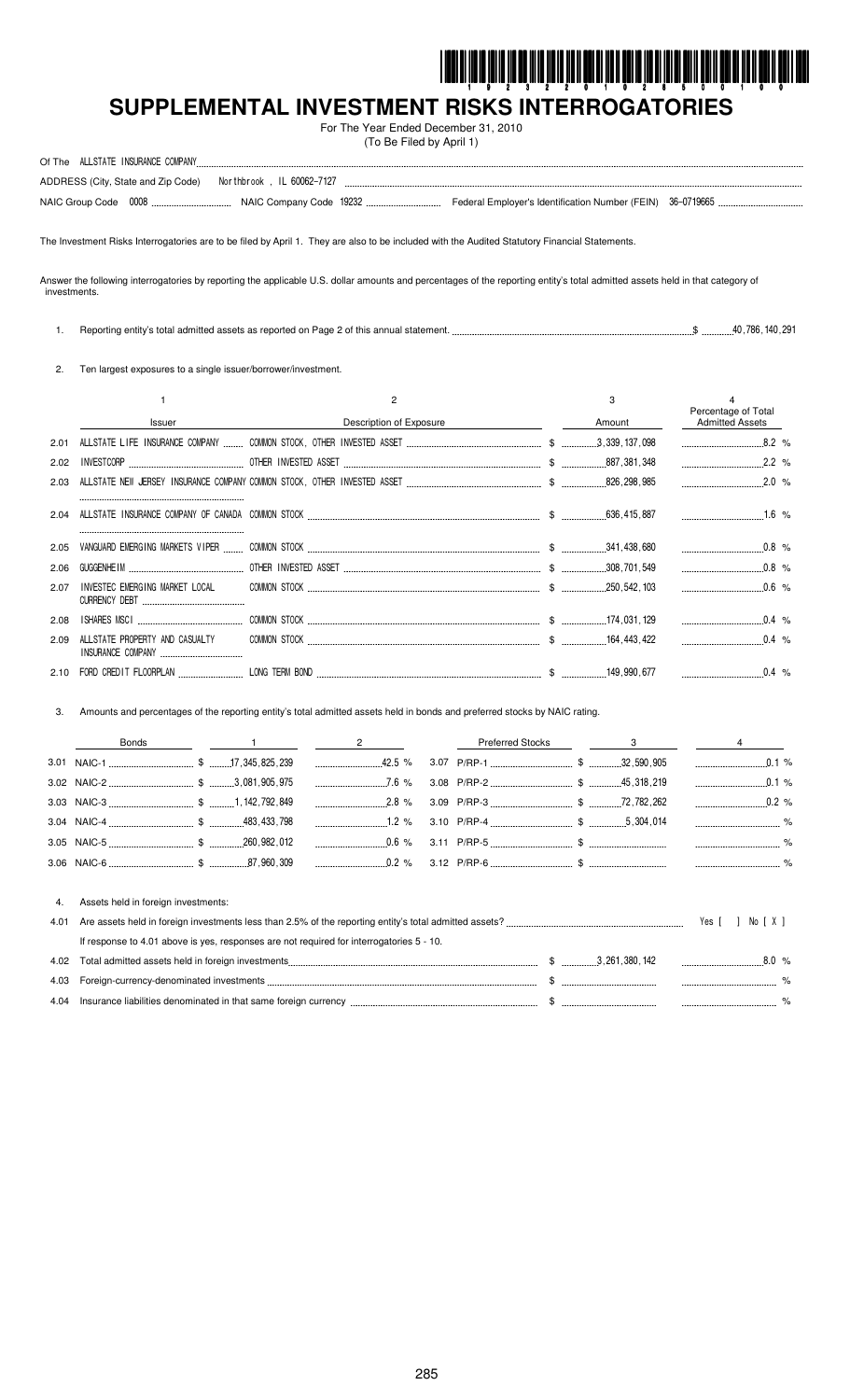5. Aggregate foreign investment exposure categorized by NAIC sovereign rating:

|       |                                                                                                             |                        | 1                            | $\frac{2}{\sqrt{2}}$ |  |
|-------|-------------------------------------------------------------------------------------------------------------|------------------------|------------------------------|----------------------|--|
| 5.01  |                                                                                                             |                        |                              | $\overline{7.4}$ %   |  |
| 5.02  |                                                                                                             |                        |                              | $0.4 %$              |  |
| 5.03  |                                                                                                             |                        |                              |                      |  |
|       |                                                                                                             |                        |                              |                      |  |
| 6.    | Largest foreign investment exposures by country, categorized by the country's NAIC sovereign rating:        |                        |                              |                      |  |
|       |                                                                                                             |                        | $\frac{1}{1}$                | $\frac{2}{\sqrt{2}}$ |  |
|       | Countries rated NAIC - 1:                                                                                   |                        |                              |                      |  |
| 6.01  |                                                                                                             |                        |                              |                      |  |
|       |                                                                                                             |                        |                              | $\ldots$ 1.0 %       |  |
|       | Countries rated NAIC - 2:                                                                                   |                        |                              |                      |  |
| 6.03  |                                                                                                             |                        |                              | 0.1 %                |  |
| 6.04  |                                                                                                             |                        |                              |                      |  |
|       | Countries rated NAIC - 3 or below:                                                                          |                        |                              |                      |  |
| 6.05  |                                                                                                             |                        |                              | $\ldots$ 0.1 %       |  |
| 6.06  |                                                                                                             |                        |                              |                      |  |
|       |                                                                                                             |                        |                              |                      |  |
|       |                                                                                                             |                        |                              | $\frac{2}{\sqrt{2}}$ |  |
| 7.    |                                                                                                             |                        |                              |                      |  |
|       |                                                                                                             |                        |                              |                      |  |
| 8.    | Aggregate unhedged foreign currency exposure categorized by NAIC sovereign rating:                          |                        |                              |                      |  |
|       |                                                                                                             |                        |                              |                      |  |
|       |                                                                                                             |                        | $\sim$ 1.0 $\sim$ 0.0 $\sim$ | $2.9\%$              |  |
| 8.01  |                                                                                                             |                        |                              |                      |  |
| 8.02  |                                                                                                             |                        |                              |                      |  |
| 8.03  |                                                                                                             |                        |                              |                      |  |
|       |                                                                                                             |                        |                              |                      |  |
| 9.    | Largest unhedged foreign currency exposures by country, categorized by the country's NAIC sovereign rating: |                        |                              |                      |  |
|       |                                                                                                             |                        |                              | $\frac{2}{\sqrt{2}}$ |  |
|       | Countries rated NAIC - 1:                                                                                   |                        | $1 \qquad \qquad$            |                      |  |
|       |                                                                                                             |                        |                              | $0.6 %$              |  |
| 9.01  |                                                                                                             |                        |                              | $\frac{1}{2}$ 0.6 %  |  |
|       | Countries rated NAIC - 2:                                                                                   |                        |                              |                      |  |
|       |                                                                                                             |                        |                              |                      |  |
| 9.03  |                                                                                                             |                        |                              |                      |  |
| 9.04  | Countries rated NAIC - 3 or below:                                                                          |                        |                              |                      |  |
|       |                                                                                                             |                        |                              |                      |  |
| 9.05  |                                                                                                             |                        |                              |                      |  |
| 9.06  |                                                                                                             |                        |                              |                      |  |
| 10.   | Ten largest non-sovereign (i.e. non-governmental) foreign issues:                                           |                        |                              |                      |  |
|       |                                                                                                             |                        |                              |                      |  |
|       | 1                                                                                                           | 2                      | 3                            | 4                    |  |
|       | Issuer                                                                                                      | <b>NAIC Rating</b>     |                              |                      |  |
|       | 10.01 INVESTEC EMERGING MARKET LOCAL CURRENCY DERT                                                          | and the control of the | \$<br>250 542 103            | 0.6%                 |  |
|       |                                                                                                             |                        |                              | $0.2$ %              |  |
|       |                                                                                                             |                        | $$$ 49.983.989               |                      |  |
|       |                                                                                                             |                        |                              | $\ldots$ 0.1 %       |  |
|       |                                                                                                             |                        |                              | $\ldots$ 0.1 %       |  |
| 10.06 |                                                                                                             |                        | $$$ 35,296,289               |                      |  |
| 10.07 |                                                                                                             |                        |                              |                      |  |
|       |                                                                                                             |                        |                              |                      |  |
| 10.08 |                                                                                                             |                        |                              | 0.1 %                |  |

10.10 % \$ - - %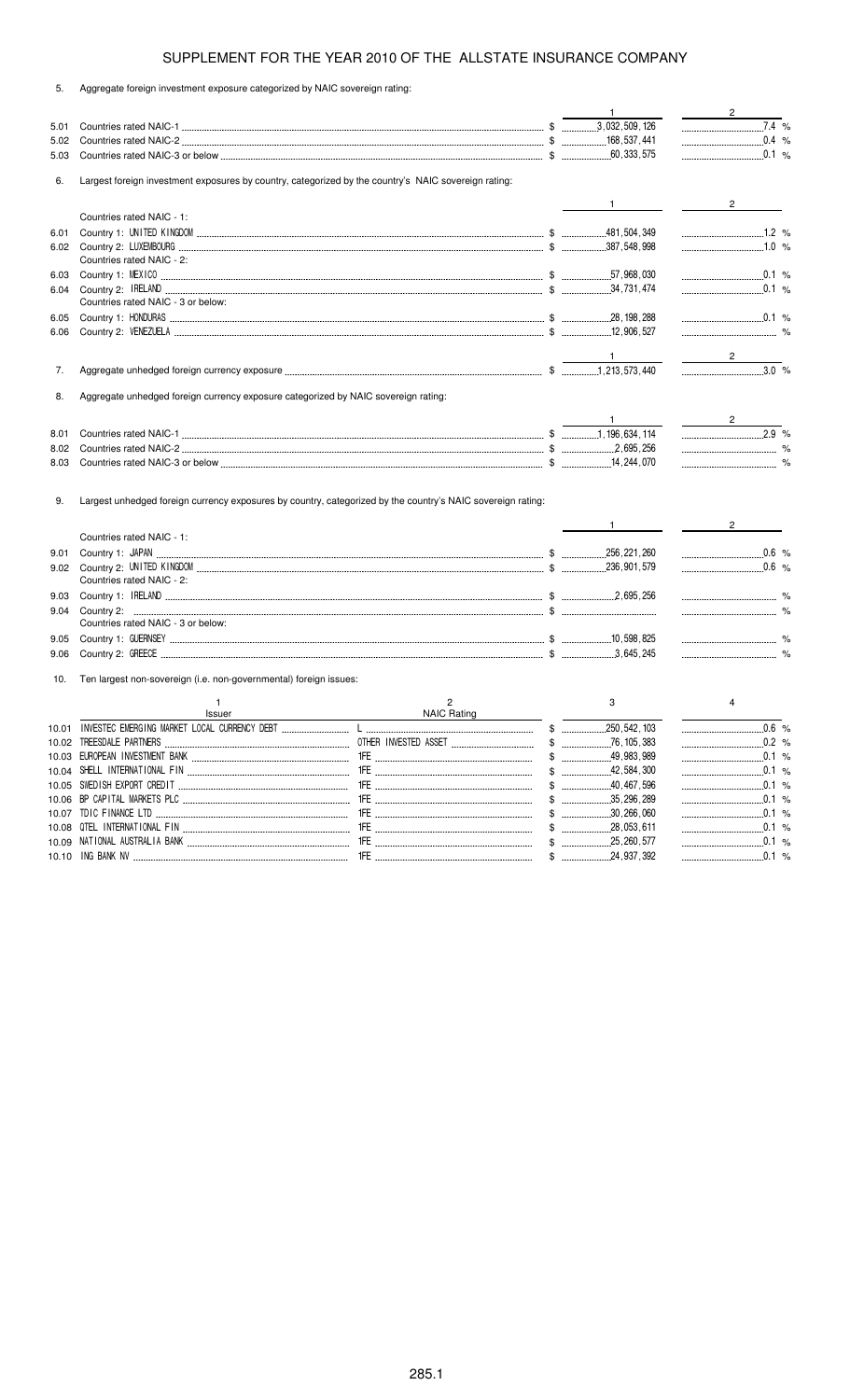| 11.   | Amounts and percentages of the reporting entity's total admitted assets held in Canadian investments and unhedged Canadian currency exposure:     |                |                                |  |
|-------|---------------------------------------------------------------------------------------------------------------------------------------------------|----------------|--------------------------------|--|
| 11.01 |                                                                                                                                                   |                |                                |  |
|       | If response to 11.01 is yes, detail is not required for the remainder of interrogatory 11.                                                        |                |                                |  |
|       |                                                                                                                                                   |                | $\overline{2}$                 |  |
|       |                                                                                                                                                   |                |                                |  |
| 11.03 |                                                                                                                                                   |                |                                |  |
|       |                                                                                                                                                   |                |                                |  |
| 11.05 |                                                                                                                                                   |                |                                |  |
| 12.   | Report aggregate amounts and percentages of the reporting entity's total admitted assets held in investments with contractual sales restrictions: |                |                                |  |
| 12.01 |                                                                                                                                                   |                |                                |  |
|       | If response to 12.01 is yes, responses are not required for the remainder of Interrogatory 12.                                                    |                |                                |  |
|       |                                                                                                                                                   |                |                                |  |
|       |                                                                                                                                                   |                |                                |  |
|       |                                                                                                                                                   |                |                                |  |
|       | Largest three investments with contractual sales restrictions:                                                                                    |                |                                |  |
| 12.03 |                                                                                                                                                   |                |                                |  |
| 12.04 |                                                                                                                                                   |                |                                |  |
| 12.05 |                                                                                                                                                   |                |                                |  |
| 13.   | Amounts and percentages of admitted assets held in the ten largest equity interests:                                                              |                |                                |  |
| 13.01 |                                                                                                                                                   |                | Yes [ ] No [ X ]               |  |
|       | If response to 13.01 above is yes, responses are not required for the remainder of Interrogatory 13.                                              |                |                                |  |
|       |                                                                                                                                                   | $\overline{2}$ | 3                              |  |
|       | Issuer                                                                                                                                            |                |                                |  |
|       |                                                                                                                                                   |                | $\overline{\phantom{1}}$ 7.2 % |  |
| 13.03 |                                                                                                                                                   |                |                                |  |
|       |                                                                                                                                                   |                |                                |  |
| 13.05 |                                                                                                                                                   |                |                                |  |
| 13.06 |                                                                                                                                                   |                |                                |  |
| 13.07 |                                                                                                                                                   |                |                                |  |
| 13.08 |                                                                                                                                                   |                |                                |  |
|       |                                                                                                                                                   |                |                                |  |

13.10  &   \$ \$!!!! ! % 13.11  & \$ !%!% ! %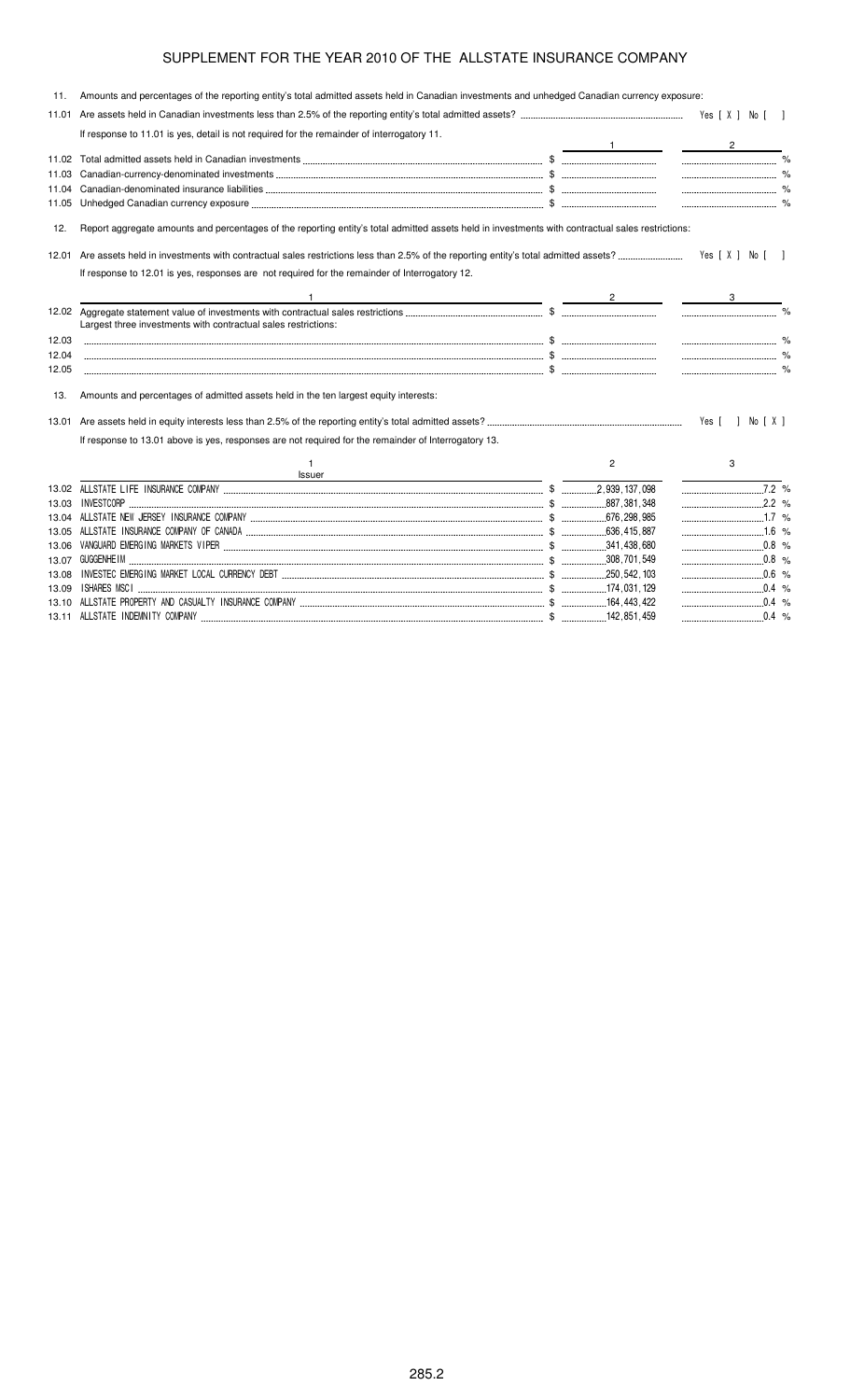|                                                                                                                |                                                                                                                           | Yes [ X ] No [ ]                                                                                                          |      |
|----------------------------------------------------------------------------------------------------------------|---------------------------------------------------------------------------------------------------------------------------|---------------------------------------------------------------------------------------------------------------------------|------|
| If response to 14.01 above is yes, responses are not required for the remainder of Interrogatory 14.           |                                                                                                                           |                                                                                                                           |      |
|                                                                                                                |                                                                                                                           |                                                                                                                           |      |
| Largest three investments held in nonaffiliated, privately placed equities:                                    |                                                                                                                           |                                                                                                                           |      |
|                                                                                                                |                                                                                                                           |                                                                                                                           |      |
|                                                                                                                |                                                                                                                           |                                                                                                                           |      |
|                                                                                                                |                                                                                                                           |                                                                                                                           |      |
| Amounts and percentages of the reporting entity's total admitted assets held in general partnership interests: |                                                                                                                           |                                                                                                                           |      |
|                                                                                                                |                                                                                                                           | Yes [ X ] No [ ]                                                                                                          |      |
| If response to 15.01 above is yes, responses are not required for the remainder of Interrogatory 15.           |                                                                                                                           |                                                                                                                           |      |
|                                                                                                                |                                                                                                                           |                                                                                                                           |      |
| Largest three investments in general partnership interests:                                                    |                                                                                                                           |                                                                                                                           |      |
|                                                                                                                |                                                                                                                           |                                                                                                                           |      |
|                                                                                                                |                                                                                                                           |                                                                                                                           |      |
|                                                                                                                |                                                                                                                           |                                                                                                                           |      |
| Amounts and percentages of the reporting entity's total admitted assets held in mortgage loans:                |                                                                                                                           |                                                                                                                           |      |
|                                                                                                                |                                                                                                                           | Yes [ X ] No [                                                                                                            |      |
|                                                                                                                |                                                                                                                           |                                                                                                                           |      |
| Type (Residential, Commercial, Agricultural)                                                                   | $\overline{2}$                                                                                                            | 3                                                                                                                         |      |
|                                                                                                                |                                                                                                                           |                                                                                                                           |      |
|                                                                                                                |                                                                                                                           |                                                                                                                           | $\%$ |
|                                                                                                                |                                                                                                                           |                                                                                                                           |      |
|                                                                                                                |                                                                                                                           |                                                                                                                           |      |
|                                                                                                                |                                                                                                                           |                                                                                                                           |      |
|                                                                                                                |                                                                                                                           |                                                                                                                           |      |
|                                                                                                                |                                                                                                                           |                                                                                                                           |      |
|                                                                                                                |                                                                                                                           |                                                                                                                           |      |
|                                                                                                                |                                                                                                                           |                                                                                                                           |      |
| 14.01                                                                                                          | Amounts and percentages of the reporting entity's total admitted assets held in nonaffiliated, privately placed equities: | If response to 16.01 above is yes, responses are not required for the remainder of Interrogatory 16 and Interrogatory 17. |      |

16.10 \$ % 16.11 \$ %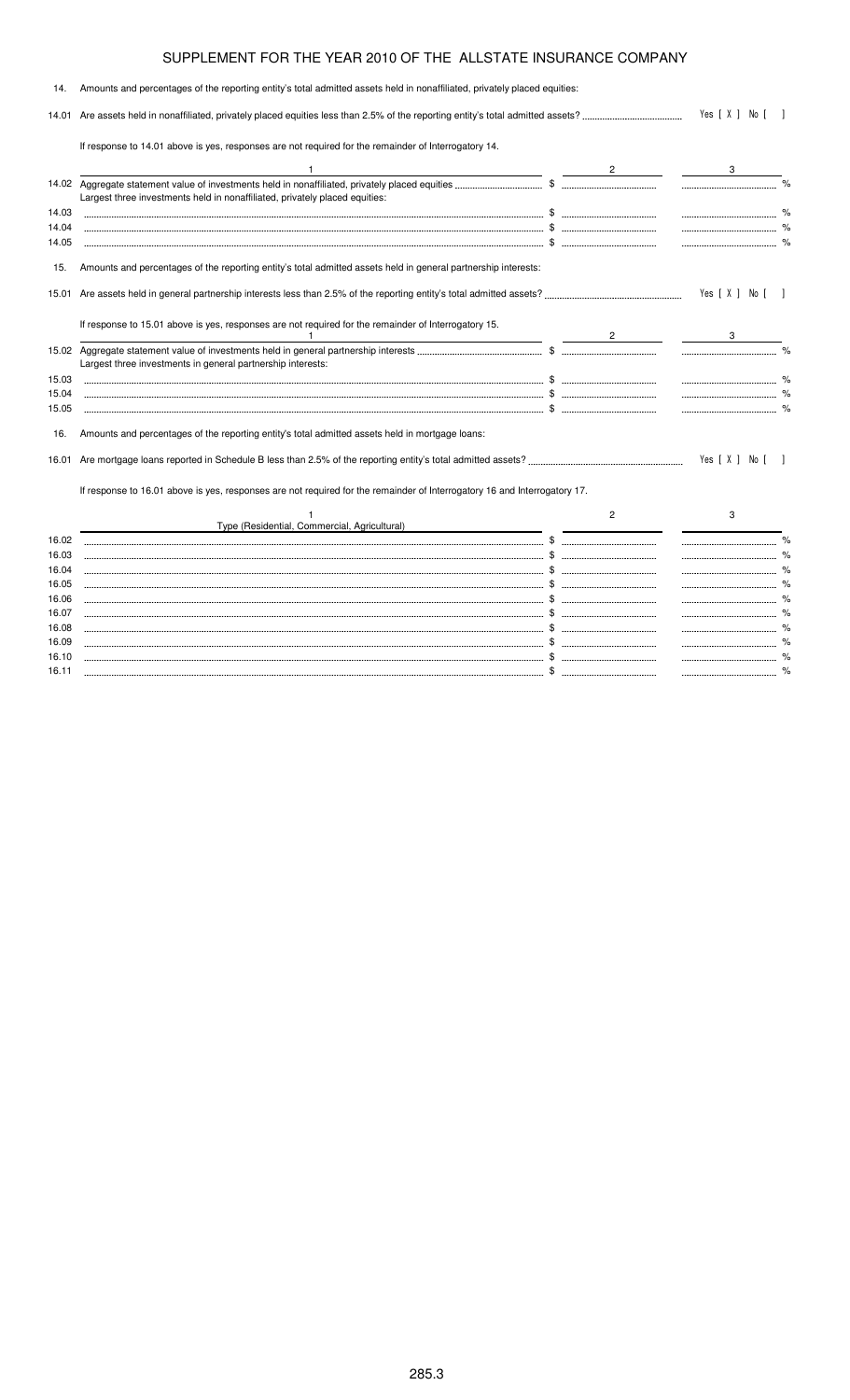Amount and percentage of the reporting entity's total admitted assets held in the following categories of mortgage loans:

| 16.13                                              |                                                                                                                                                                                                   |              |             |                |     |   |            |   |              |                                |              |                |              |
|----------------------------------------------------|---------------------------------------------------------------------------------------------------------------------------------------------------------------------------------------------------|--------------|-------------|----------------|-----|---|------------|---|--------------|--------------------------------|--------------|----------------|--------------|
| 16.14                                              |                                                                                                                                                                                                   |              |             |                |     |   |            |   |              |                                |              |                |              |
| 16.15                                              |                                                                                                                                                                                                   |              |             |                |     |   |            |   |              |                                |              |                |              |
| 16.16                                              |                                                                                                                                                                                                   |              |             |                |     |   |            |   | $\mathbb{S}$ |                                |              | $\%$           |              |
| 17.                                                | Aggregate mortgage loans having the following loan-to-value ratios as determined from the most current appraisal as of the annual statement date:                                                 |              |             |                |     |   |            |   |              |                                |              |                |              |
|                                                    |                                                                                                                                                                                                   |              | Residential |                |     |   | Commercial |   |              |                                | Agricultural |                |              |
|                                                    | Loan to Value                                                                                                                                                                                     | $\mathbf{1}$ | 2           |                |     | 3 |            | 4 |              | 5                              |              | 6              |              |
|                                                    |                                                                                                                                                                                                   |              |             |                |     |   |            |   |              |                                |              |                |              |
|                                                    |                                                                                                                                                                                                   |              |             | $\%$           |     |   |            |   |              |                                |              |                |              |
|                                                    |                                                                                                                                                                                                   |              |             | $\%$           | \$. |   |            |   |              |                                |              |                |              |
|                                                    |                                                                                                                                                                                                   |              |             | $\%$           |     |   |            |   |              |                                |              |                |              |
|                                                    |                                                                                                                                                                                                   |              |             |                |     |   |            |   |              |                                |              |                |              |
| 18.                                                |                                                                                                                                                                                                   |              |             |                |     |   |            |   |              |                                |              | Yes [ X ] No [ |              |
|                                                    | If response to 18.01 above is yes, responses are not required for the remainder of Interrogatory 18.<br>Largest five investments in any one parcel or group of contiguous parcels of real estate. |              |             | Description    |     |   |            |   |              |                                |              |                |              |
|                                                    |                                                                                                                                                                                                   |              |             | $\overline{1}$ |     |   |            |   |              | $2 \left( \frac{1}{2} \right)$ |              |                |              |
|                                                    |                                                                                                                                                                                                   |              |             |                |     |   |            |   |              |                                |              |                |              |
|                                                    |                                                                                                                                                                                                   |              |             |                |     |   |            |   |              |                                |              |                |              |
|                                                    |                                                                                                                                                                                                   |              |             |                |     |   |            |   |              |                                |              |                |              |
| 18.01<br>18.02<br>18.03<br>18.04<br>18.05<br>18.06 |                                                                                                                                                                                                   |              |             |                |     |   |            |   |              |                                |              |                | $\%$<br>$\%$ |
| 19.                                                | Report aggregate amounts and percentages of the reporting entity's total admitted assets held in investments held in mezzanine real estate loans:                                                 |              |             |                |     |   |            |   |              |                                |              |                |              |
|                                                    |                                                                                                                                                                                                   |              |             |                |     |   |            |   |              |                                |              | Yes [ X ] No [ |              |
|                                                    | If response to 19.01 is yes, responses are not required for the remainder of Interrogatory 19.                                                                                                    |              |             |                |     |   |            |   |              |                                |              |                |              |
|                                                    |                                                                                                                                                                                                   |              |             |                |     |   |            |   |              |                                |              |                |              |
|                                                    |                                                                                                                                                                                                   |              |             |                |     |   |            |   |              |                                |              |                |              |
| 19.01<br>19.02                                     | Largest three investments held in mezzanine real estate loans:                                                                                                                                    |              |             |                |     |   |            |   |              |                                |              |                |              |
| 19.03<br>19.04                                     |                                                                                                                                                                                                   |              |             |                |     |   |            |   |              |                                |              |                | $\%$         |